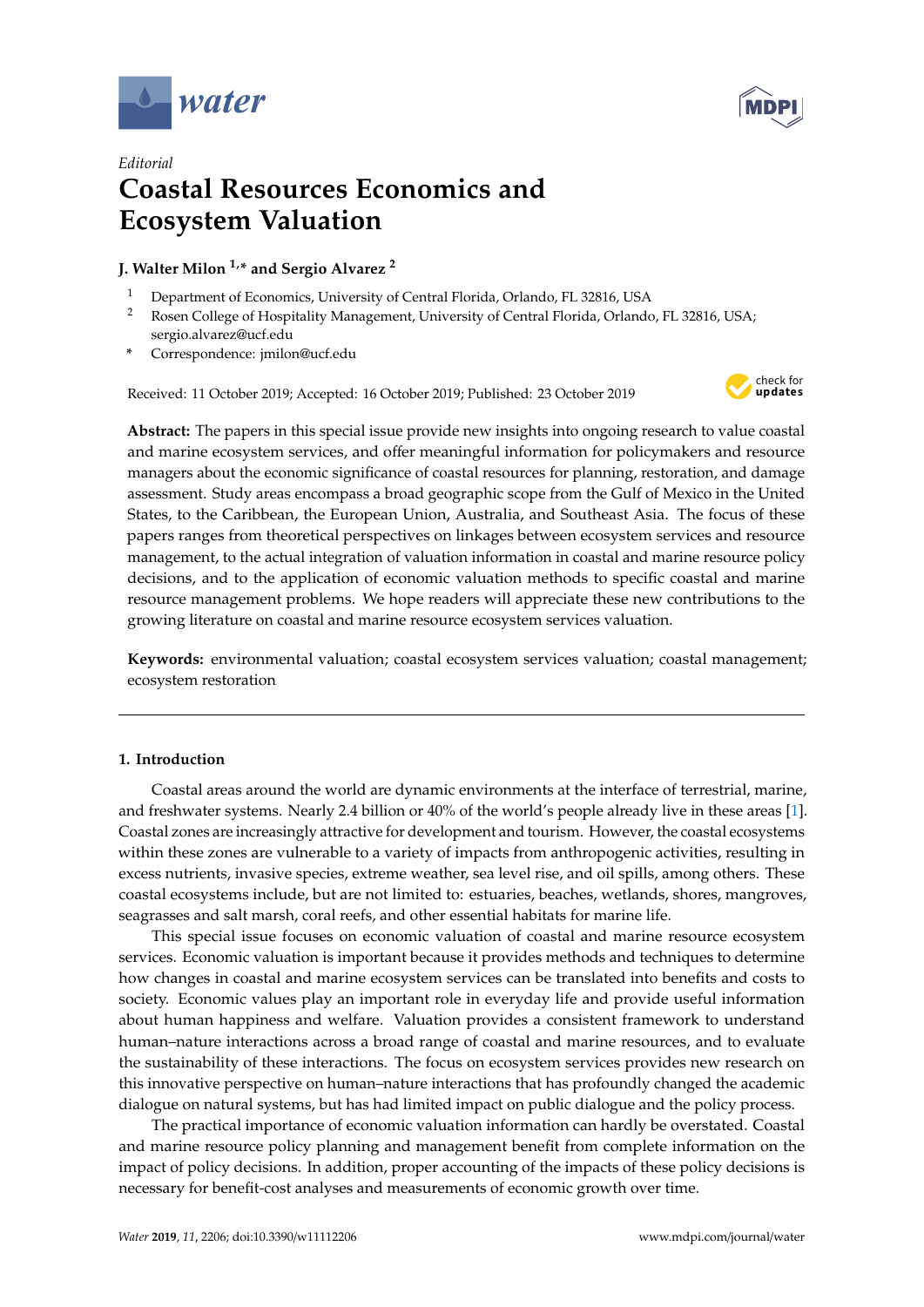The papers in this special issue provide new insights into ongoing research to value coastal and marine ecosystem services, and offer meaningful information for policymakers and resource managers about the economic significance of coastal resources for planning, restoration, and damage assessment. Study areas encompass a broad geographic scope from the Gulf of Mexico in the United States, to the Caribbean, the European Union, Australia, and Southeast Asia. The focus of these papers ranges from theoretical perspectives on linkages between ecosystem services and resource management, to the actual integration of valuation information in coastal and marine resource policy decisions, and to the application of economic valuation methods to specific coastal and marine resource management problems. We hope readers will appreciate these new contributions to the growing literature on coastal and marine resource ecosystem services valuation.

#### **2. Summary of the Papers**

This special issue contains seven papers. The first paper by Milon and Alvarez [\[2\]](#page-2-1) provides an overview of the literature on valuation of coastal and marine ecosystem services, and the applications of valuation studies in policy and planning across the world. The authors begin with a description of the ecosystem services concept in the context of coastal and marine ecosystems, and the linkages between these ecosystem services and economic measures of use and nonuse values. The article focuses on prior literature that has attempted to identify economic values for ecosystem services and the use of these studies to estimate global values for coastal and marine ecosystems. This review indicates that there are significant gaps in the existing research, and there are few new efforts to fully integrate the relationships and feedbacks between ecosystems and the services they produce into economic valuation. A review of studies focusing on the application of economic valuation information for coastal and marine resource planning and policy in the United States, the Caribbean, the European Union, and Australia, reveals that valuation information is not widely understood and has had a negligible impact on the policy process. The authors conclude that the application and use of economic valuation information for coastal and marine resource planning and policy is not likely to advance until a more encompassing framework, such as wealth accounting, is adopted to evaluate human–nature interactions, the broad range of services provided by these ecosystems, and the impact of management decisions on sustainability.

Barbier [\[3\]](#page-2-2) develops a theoretical framework to consider the impact of an open access fishery harvesting regulation on coastal habitat-dependent fishery stocks. The bioeconomic model integrates coastal breeding and nursery habitat availability with quota rules to limit the harvest of near-shore stocks. The model indicates that fixed quota rules fail to capture the changes in economic value due to interdependence between the habitat and fishery stocks, and a flexible management regime is necessary to achieve maximum economic yield. The modeling framework is applied to mangrove-dependent shellfish and demersal fishery species in Thailand. This analysis identifies significant differences in economic welfare when quota rules are not adjusted, and these effects vary across shellfish and demersal species. The article provides an important rationale for coastal and marine resource valuation studies to address the role of identifying and managing habitat to fishery linkages, and the dynamic relationships between habitat development and harvesting regulations.

Alvarez et al. [\[4\]](#page-2-3) develop a random utility model to simulate changing recreational boating site choices as a result of harmful algae blooms (HABs) in coastal waters. The approach relies on survey data collected in the past to identify boater preferences for particular access ramps throughout a coastal county of the United States. The model controls for site attributes such as presence of artificial reefs, navigation aids, and no-wake zones to protect manatees, as well as protected status and water depth. The model is used to value site closures observed during recent cyanobacterial HABs caused by excess nutrients from human sources. Due to these nutrient loads and in synergy with historic surface water management (e.g., dredging and diking from urbanization and agriculture), the study area is suffering from chronic, semi-annual toxic HABs. Besides contributing to an emerging literature on the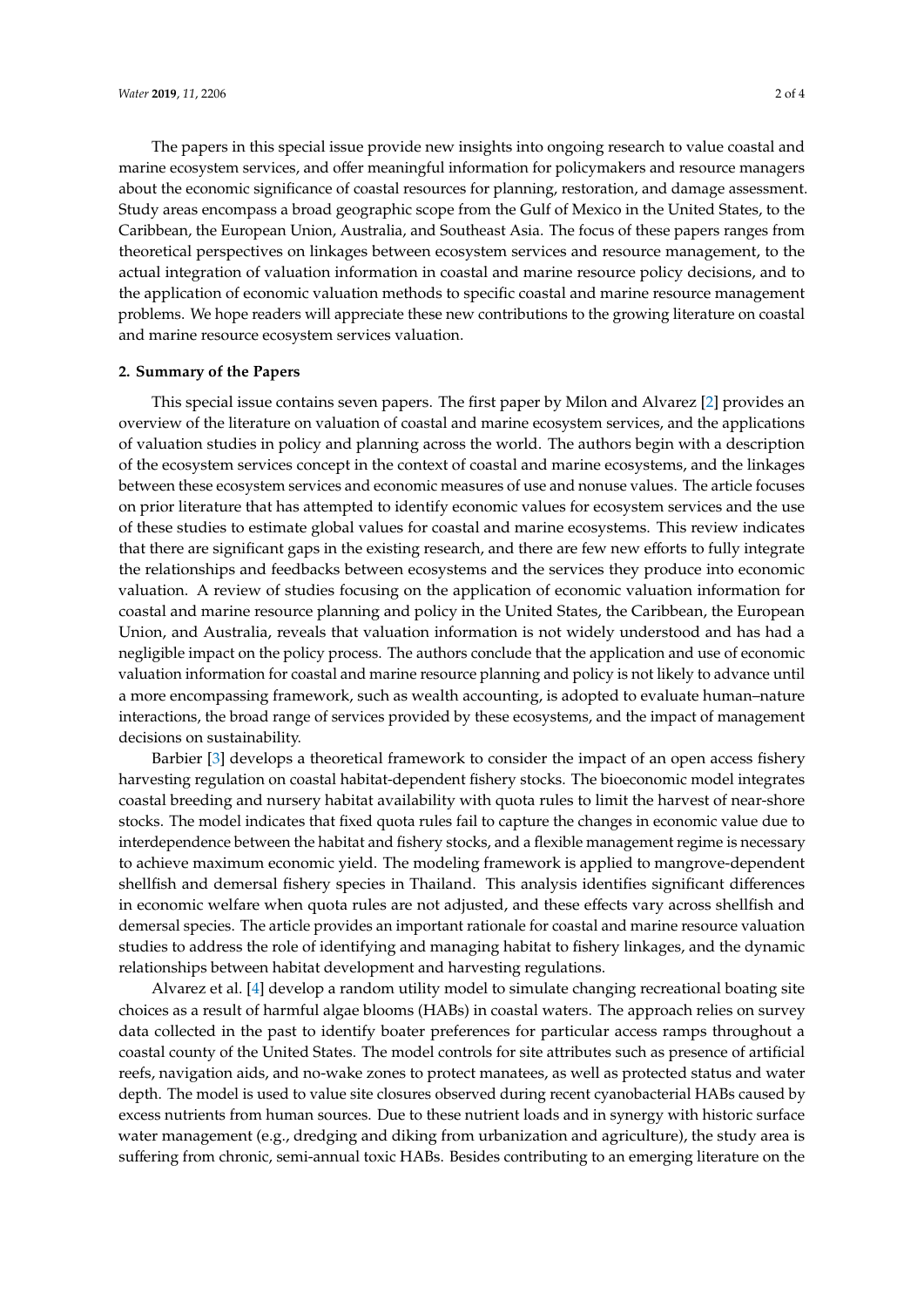negative values of HABs, the article provides timely information on a topic of heightened public and policy-maker attention.

Schuhmann et al. [\[5\]](#page-2-4) develop a stated behavior approach to measure visitors' willingness to return to Barbados in the future, using scenarios with different water quality, beach width, and coral reef health. While they find that visitors' intentions to return are impacted by changes in the three attributes examined, it is water quality that has the largest impact on intentions to return to Barbados. Further, large portions of respondents who had expressed they would definitely or probably return, later stated that even with small reductions in water quality they would definitely or probably not return. Their findings demonstrate that tourists' return visitation decisions are sensitive to declines in environmental quality, and provide justification for investments or regulations designed to maintain or improve environmental quality as measures to ensure the vitality of tourism in the region.

Maynard et al. [\[6\]](#page-3-0) use a contingent valuation approach to value changes in coral ecosystems in a protected area in Taiwan that has experienced rapid and drastic deterioration as a result of nutrient pollution, overfishing, extreme weather, and coral bleaching. The approach considers both improvements in coral reef quality through restoration, as well as declines in coral reef quality due to further deterioration of the coral reef ecosystems in the protected area. To ensure that the respondents had an adequate understanding of the scenarios being considered, the approach uses photographs from areas within the protected area showing a progression of low to high coral coverage, and contribution to a coral protection trust is used as the payment vehicle. Their results indicate that respondents' willingness to pay for coral conservation increases with increasing coral coverage, and conversely, the marginal costs of degradation decrease with increasing coral coverage.

Seidel, Dourte, and Diamond [\[7\]](#page-3-1) evaluate the use of remote sensing data in economic valuation using case studies across the Gulf of Mexico. Although remote sensing data is increasingly used for terrestrial ecosystem studies, applications for coastal and marine ecosystems have been limited. Their analysis is based on workshops with coastal managers and researchers across the Gulf States and valuation studies at National Estuary Program sites along the Atlantic and Gulf coasts of Florida. The workshops identified several barriers to adoption of remote sensing data in the Gulf region including: temporal and spatial gaps in the existing data, uncertainty about the precision of remote sensing data for coastal and marine resources, and the availability of economic valuation data for coastal and marine ecosystem services. The case studies focused on coastal resiliency and habitat restoration for coastal wetland and mangrove ecosystems. The valuation component employed a variety of benefit transfer methods including the use of InVEST, an ecosystem services valuation based software program that utilizes spatial data. Their evaluation indicates that remote sensing data can be successfully integrated into coastal and marine resource valuation studies, however, significant barriers must be overcome.

**Conflicts of Interest:** The authors declare no conflict of interest.

#### **References**

- <span id="page-2-0"></span>1. United Nations. Factsheet: People and Oceans. In Proceedings of the Ocean Conference, New York, NY, USA, 5–6 June 2017; Available online: https://www.un.org/[sustainabledevelopment](https://www.un.org/sustainabledevelopment/wp-content/uploads/2017/05/Ocean-fact-sheet-package.pdf)/wp-content/uploads/ 2017/05/[Ocean-fact-sheet-package.pdf](https://www.un.org/sustainabledevelopment/wp-content/uploads/2017/05/Ocean-fact-sheet-package.pdf) (accessed on 9 October 2019).
- <span id="page-2-1"></span>2. Milon, J.W.; Alvarez, S. The elusive quest for valuation of coastal and marine ecosystem services. *Water* **2019**, *7*, 1518. [\[CrossRef\]](http://dx.doi.org/10.3390/w11071518)
- <span id="page-2-2"></span>3. Barbier, E.B. Valuing coastal habitat-fishery linkages under regulated open access. *Water* **2019**, *4*, 847. [\[CrossRef\]](http://dx.doi.org/10.3390/w11040847)
- <span id="page-2-3"></span>4. Alvarez, S.; Lupi, F.; Solis, D.; Thomas, M. Valuing provision scenarios of coastal ecosystem services: the case of boat ramp closures due to harmful algae blooms in Florida. *Water* **2019**, *6*, 1250. [\[CrossRef\]](http://dx.doi.org/10.3390/w11061250)
- <span id="page-2-4"></span>5. Schuhumann, P.; Skeete, R.; Waite, R.; Bangwayo-Skeete, P.; Casey, J.; Oxenford, H.A.; Gill, D.A. Coastal and marine quality and tourists' stated intention to return to Barbados. *Water* **2019**, *6*, 1265. [\[CrossRef\]](http://dx.doi.org/10.3390/w11061265)